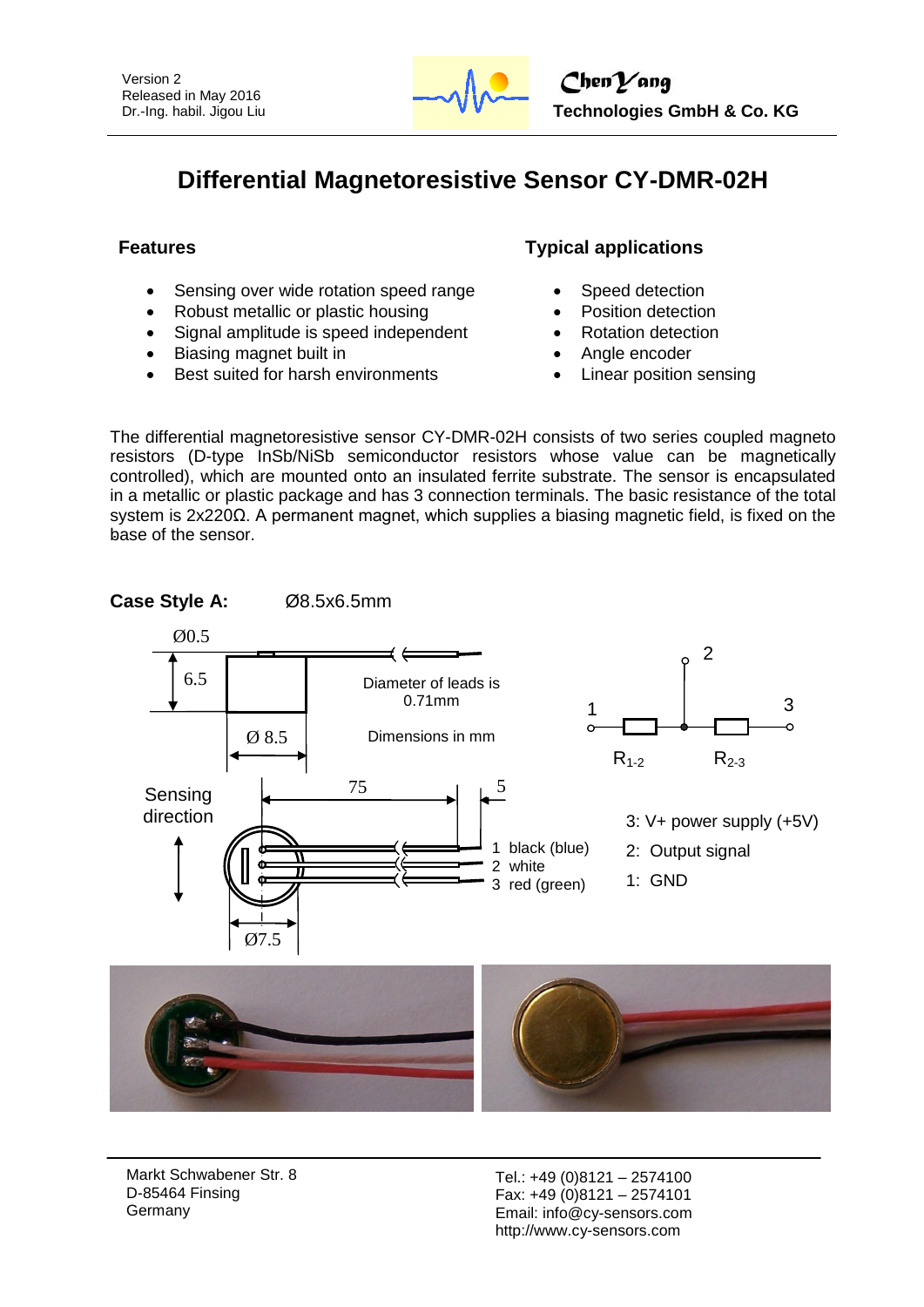Version 2 Released in May 2016 Dr.-Ing. habil. Jigou Liu



 $ChenYang$  **Technologies GmbH & Co. KG**

**Case Style B:** Ø10x10mm





# **Specifications**

| Maximum power supply $V_{\text{max}}$                                                   | 10V DC                              |
|-----------------------------------------------------------------------------------------|-------------------------------------|
| Nominal power supply                                                                    | 5V DC                               |
| Total resistance R $_{1-3}$ ( $\delta = \infty$ , I $\leq$ mA, t=25°C)                  | $220 \Omega - 660 \Omega$           |
| Center symmetry M=100% (R <sub>1-2</sub> -R <sub>2-3</sub> )/R <sub>1-2</sub> (δ=∞)     | $≤10%$                              |
| Offset voltage (at Vin and $\delta = \infty$ )                                          | ≤ 130mV                             |
| Open circuit output voltage $V_{\text{out } \text{op}}$ (at Vin and $\delta = 0.15$ mm) | $\geq 1000$ mV                      |
| Cut-off frequency                                                                       | $>20$ kHz                           |
| Operating temperature                                                                   | $-30^{\circ}$ C ~ $+100^{\circ}$ C  |
| Storage temperature                                                                     | $-40^{\circ}$ C ~ +100 $^{\circ}$ C |
| $\cdots$ $\sim$                                                                         |                                     |

Standard target object: 1.8x5x4mm (1.8x5mm face moves in the sensing direction of the sensor).

#### **Part number**

| Part number     | Case style | つutline    | <b>Cross reference</b> |
|-----------------|------------|------------|------------------------|
| CY-DMR-02H-A    |            | Ø8.5x6.5mm | Infineon FP212L100-22  |
| $CY$ -DMR-02H-B |            | Ø10x10mm   | Infineon FP210L100-22  |

Markt Schwabener Str. 8 D-85464 Finsing Germany

Tel.: +49 (0)8121 – 2574100 Fax: +49 (0)8121 – 2574101 Email: info@cy-sensors.com http://www.cy-sensors.com